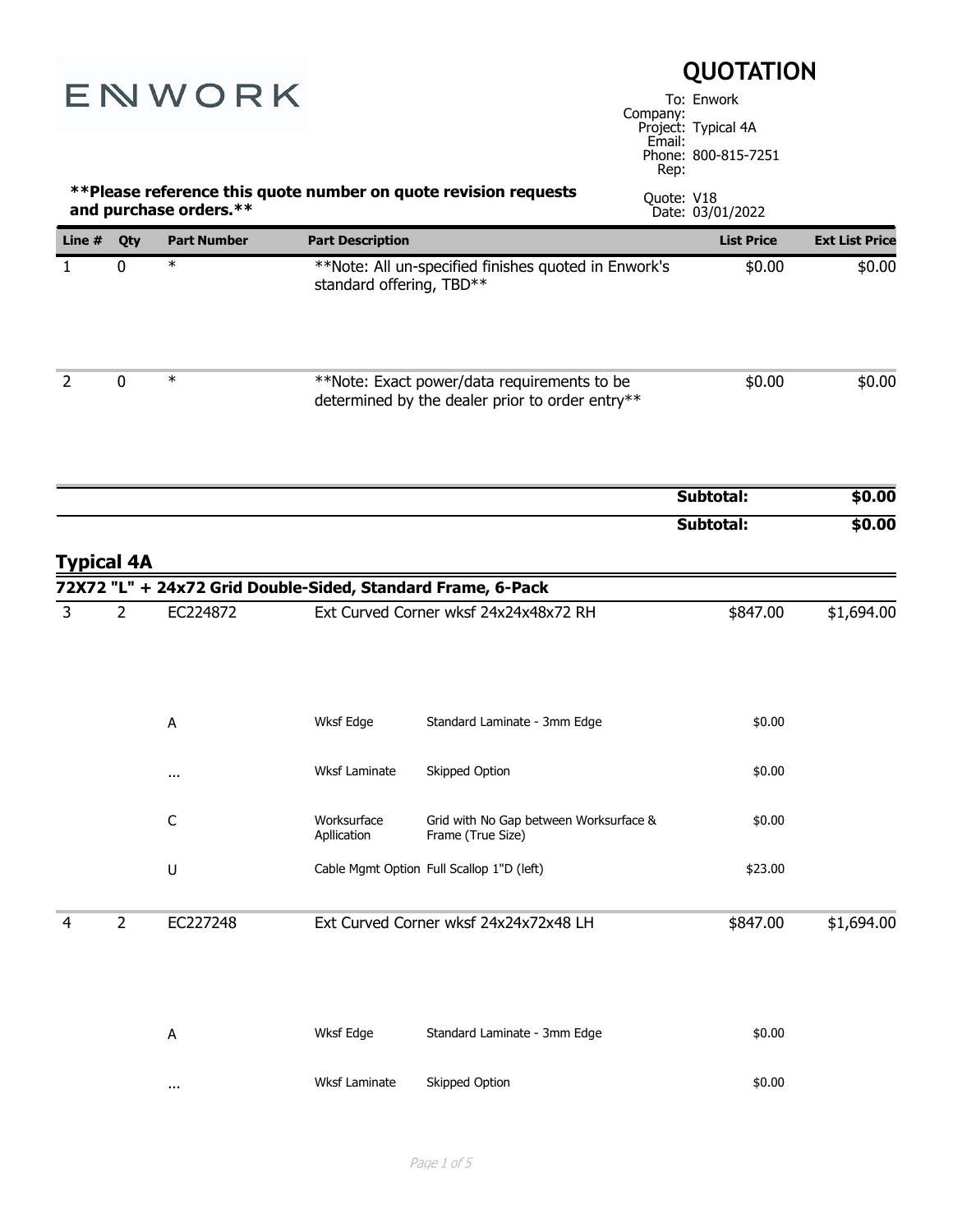| Line #         | Qty            | <b>Part Number</b> | <b>Part Description</b>    |                                                             | <b>List Price</b> | <b>Ext List Price</b> |
|----------------|----------------|--------------------|----------------------------|-------------------------------------------------------------|-------------------|-----------------------|
|                |                | $\mathsf C$        | Worksurface<br>Apllication | Grid with No Gap between Worksurface &<br>Frame (True Size) | \$0.00            |                       |
|                |                | V                  |                            | Cable Mgmt Option Full Scallop 1"D (right)                  | \$23.00           |                       |
| 5              | $\overline{4}$ | S2424              |                            | Straight Worksurface 24"D x 24"W                            | \$225.00          | \$900.00              |
|                |                | А                  |                            | Worksurface Edge Standard Laminate - 3mm Edge               | \$0.00            |                       |
|                |                | $\cdots$           | Laminates                  | Skipped Option                                              | \$0.00            |                       |
|                |                | $\mathsf C$        | Worksurface<br>Application | Grid with No Gap between Worksurface &<br>Frame (True Size) | \$0.00            |                       |
|                |                | ${\sf N}$          |                            | Cable Management No cable management                        | \$0.00            |                       |
| 6              | $\overline{2}$ | S2472              |                            | Straight Worksurface 24"D x 72"W                            | \$499.00          | \$998.00              |
|                |                | A                  |                            | Worksurface Edge Standard Laminate - 3mm Edge               | \$0.00            |                       |
|                |                | $\cdots$           | Worksurface<br>Laminate    | Skipped Option                                              | \$0.00            |                       |
|                |                | $\mathsf C$        | Worksurface<br>Application | Grid with No Gap between Worksurface &<br>Frame (True Size) | \$0.00            |                       |
|                |                | $\top$             |                            | Cable Management Full Scallop (center rear)                 | \$23.00           |                       |
| $\overline{7}$ | $\overline{2}$ | R36                | Round Top 36"              |                                                             | \$418.00          | \$836.00              |
|                |                | A                  | Wksf Edge                  | Standard Laminate - 3mm Edge                                | \$0.00            |                       |
|                |                | $\cdots$           | Std Laminate               | Skipped Option                                              | \$0.00            |                       |
|                |                | ${\sf N}$          |                            | Cable Management No Cable Management                        | \$0.00            |                       |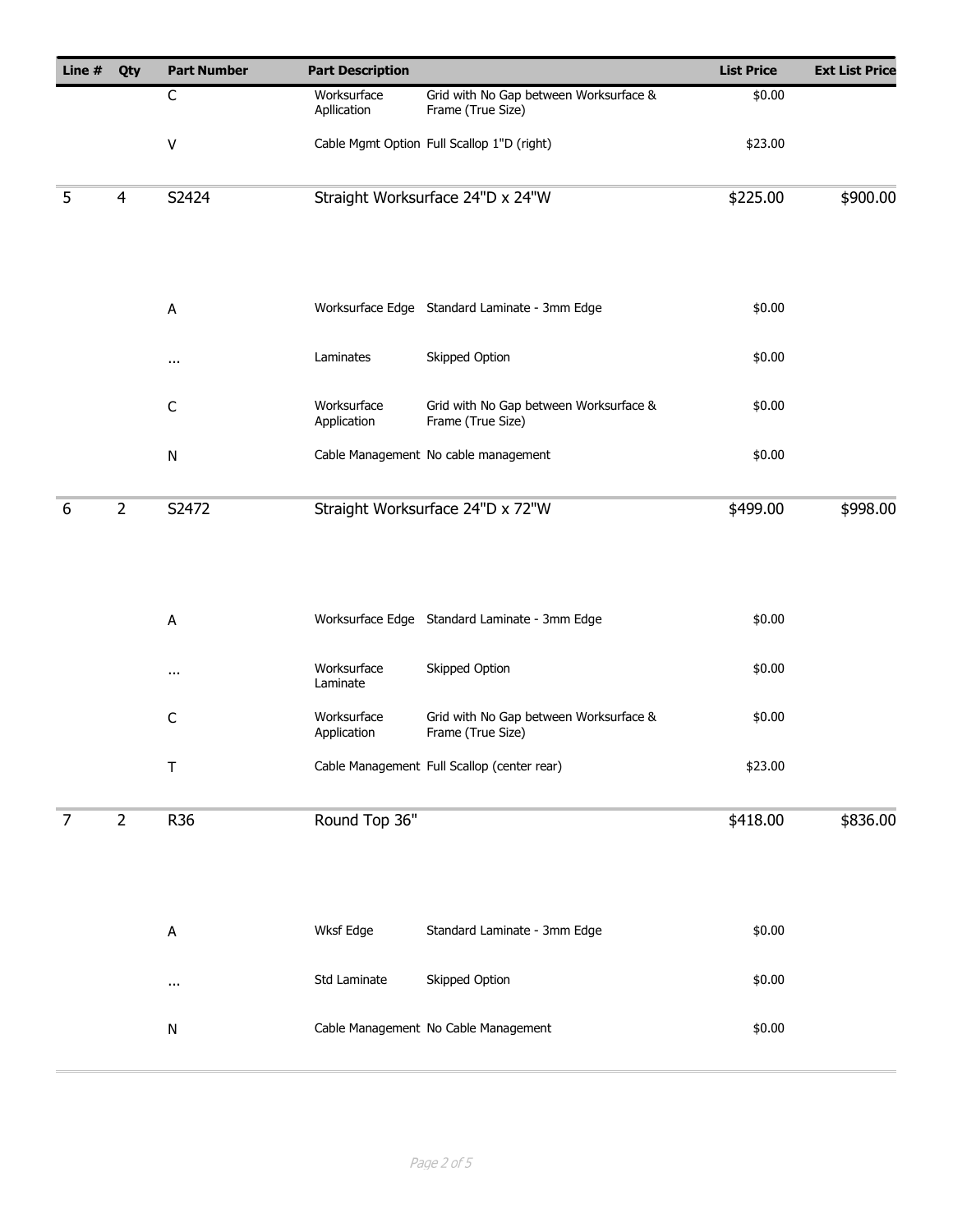| Line # | Qty          | <b>Part Number</b> | <b>Part Description</b>                                                                                          | <b>List Price</b> | <b>Ext List Price</b> |
|--------|--------------|--------------------|------------------------------------------------------------------------------------------------------------------|-------------------|-----------------------|
| 8      | 1            | <b>U72E2R</b>      | Grid End of Run Standard Frame, Rail Top Cap,<br>72W, 2 Sided Power and Beltway                                  | \$1,581.00        | \$1,581.00            |
|        |              | 1                  | Powerway Option<br>Circuit 1 for standard 5-Wire, 3-Circuit<br>Powerway, Grey Receptacles                        | \$0.00            |                       |
| 9      | 1            | <b>U72M2R</b>      | Grid Mid Standard Frame, Rail Top Cap, 72W, 2<br>Sided Power and Beltway                                         | \$1,541.00        | \$1,541.00            |
|        |              | $\mathbf{1}$       | Powerway Option<br>Circuit 1 for standard 5-Wire, 3-Circuit<br>Powerway, Grey Receptacles                        | \$0.00            |                       |
| 10     | $\mathbf{1}$ | <b>U72E2R</b>      | Grid End of Run Standard Frame, Rail Top Cap,<br>72W, 2 Sided Power and Beltway                                  | \$1,581.00        | \$1,581.00            |
|        |              | 2                  | Powerway Option<br>Circuit 2 for standard 5-Wire, 3-Circuit<br>Powerway, Grey Receptacles                        | \$0.00            |                       |
| 11     | 3            | UMTP72             | Grid Topper Screen, Acrylic, 72Wx11.25H                                                                          | \$338.00          | \$1,014.00            |
| 12     | 6            | USUF72             | Grid Tackable Fabric Tile for Standard Frame,<br>Upper, for Rail Top Cap, 72Wx8H                                 | \$381.00          | \$2,286.00            |
|        |              | $\cdots$           | Fabric Suffix List<br>Skipped Option                                                                             | \$0.00            |                       |
|        |              |                    | ** Choose from Camira Era, Rivet, Manhattan, Carlow or Lucia fabrics**                                           |                   |                       |
| 13     | 6            | LPPAL2             | Rectangle Straight Leg with leveler, Clear<br>Annodized Aluminum, pkg. of 2                                      | \$424.00          | \$2,544.00            |
| 14     | 3            | USLEGAL42          | Impression Grid Straight Leg for 42"H Frame and<br>34" Mini Frame (power above wksf), Clear Anodized<br>Aluminum | \$258.00          | \$774.00              |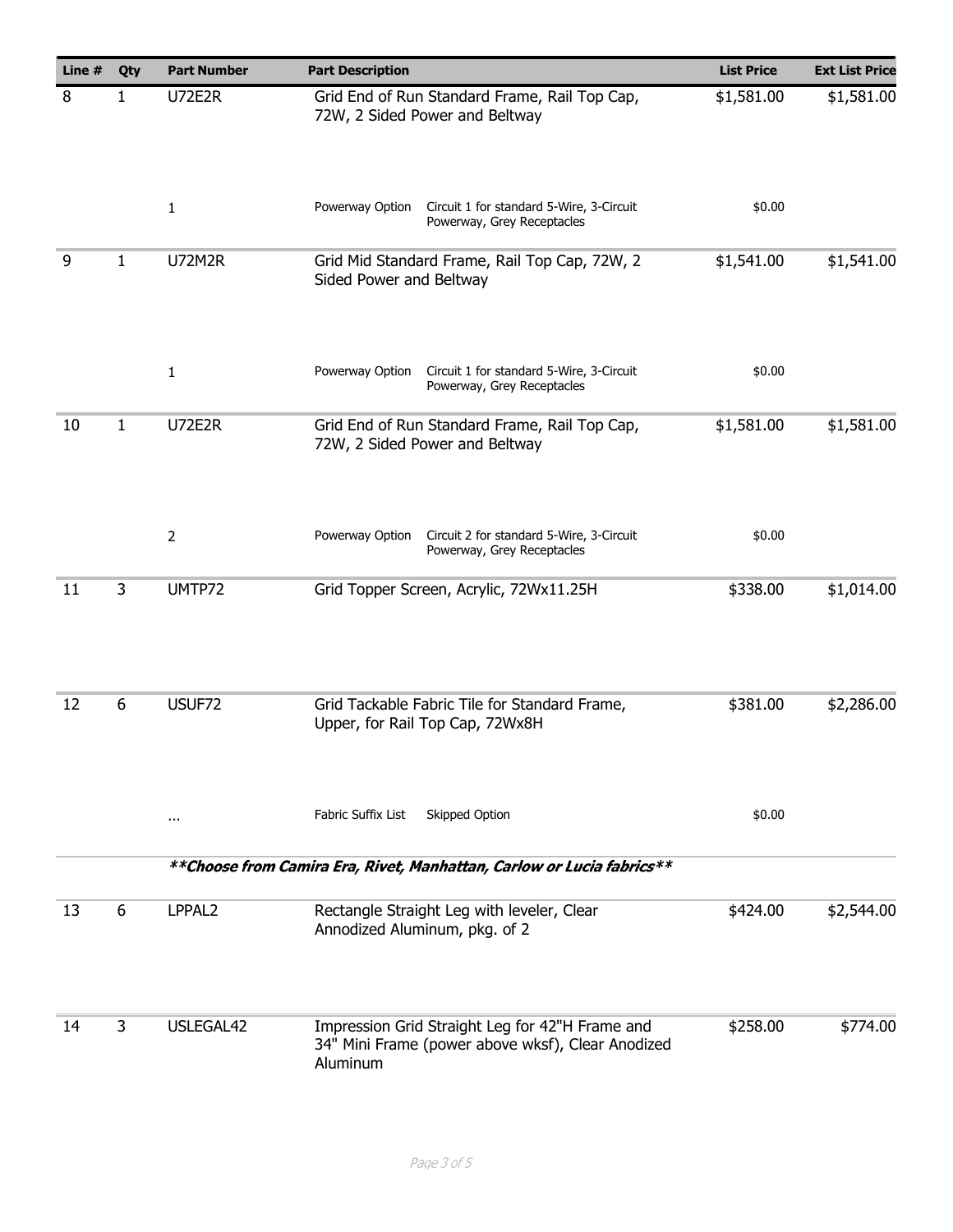| Line # | Qty                | <b>Part Number</b> | <b>Part Description</b>                                                                                                                 | <b>List Price</b> | <b>Ext List Price</b> |
|--------|--------------------|--------------------|-----------------------------------------------------------------------------------------------------------------------------------------|-------------------|-----------------------|
| 15     | 1                  | USLEGAL42H         | Impression Grid Straight Leg with Power-In Feed<br>hole for 42" Frame and 34" Mini Frame (power<br>above wksf), Clear Anodized Aluminum | \$267.00          | \$267.00              |
| 16     | 14                 | <b>UMTB</b>        | Grid Tether Brackets for 42H Frame and 34H Mini<br>Frame (Power above wksf), Silver                                                     | \$32.00           | \$448.00              |
| 17     | 12                 | <b>PDGR</b>        | Universal Cable Gripper, 5 openings                                                                                                     | \$34.00           | \$408.00              |
| 18     | 4                  | <b>NWBRACE</b>     | Support Brace for Wks w/ 54" - 52" W, Black                                                                                             | \$95.00           | \$380.00              |
| 19     | 1                  | UPHASE72M          | Power Infeed, Metallic Liquid Tight, Hardwire, 72"                                                                                      | \$246.00          | \$246.00              |
| 20     | $\mathbf{1}$       | <b>UYCONN</b>      | Ambition/Grid Y Connector (for Standard 5-Wire<br>3-Circuit Powerway ONLY)                                                              | \$34.00           | \$34.00               |
| 21     | 4                  | <b>USPT</b>        | 2" x 7.5" Support plate - package of 1                                                                                                  | \$29.00           | \$116.00              |
| 22     | $\bf 8$<br>A2P24FF |                    | Apex 24"D File File Pedestal (Full Extension File)                                                                                      | \$986.00          | \$7,888.00            |
|        |                    | $\cdots$           | Skipped Option<br>Paint Finish                                                                                                          | \$0.00            |                       |
|        |                    | $\cdots$           | Pull Suffix List<br>Skipped Option                                                                                                      | \$0.00            |                       |